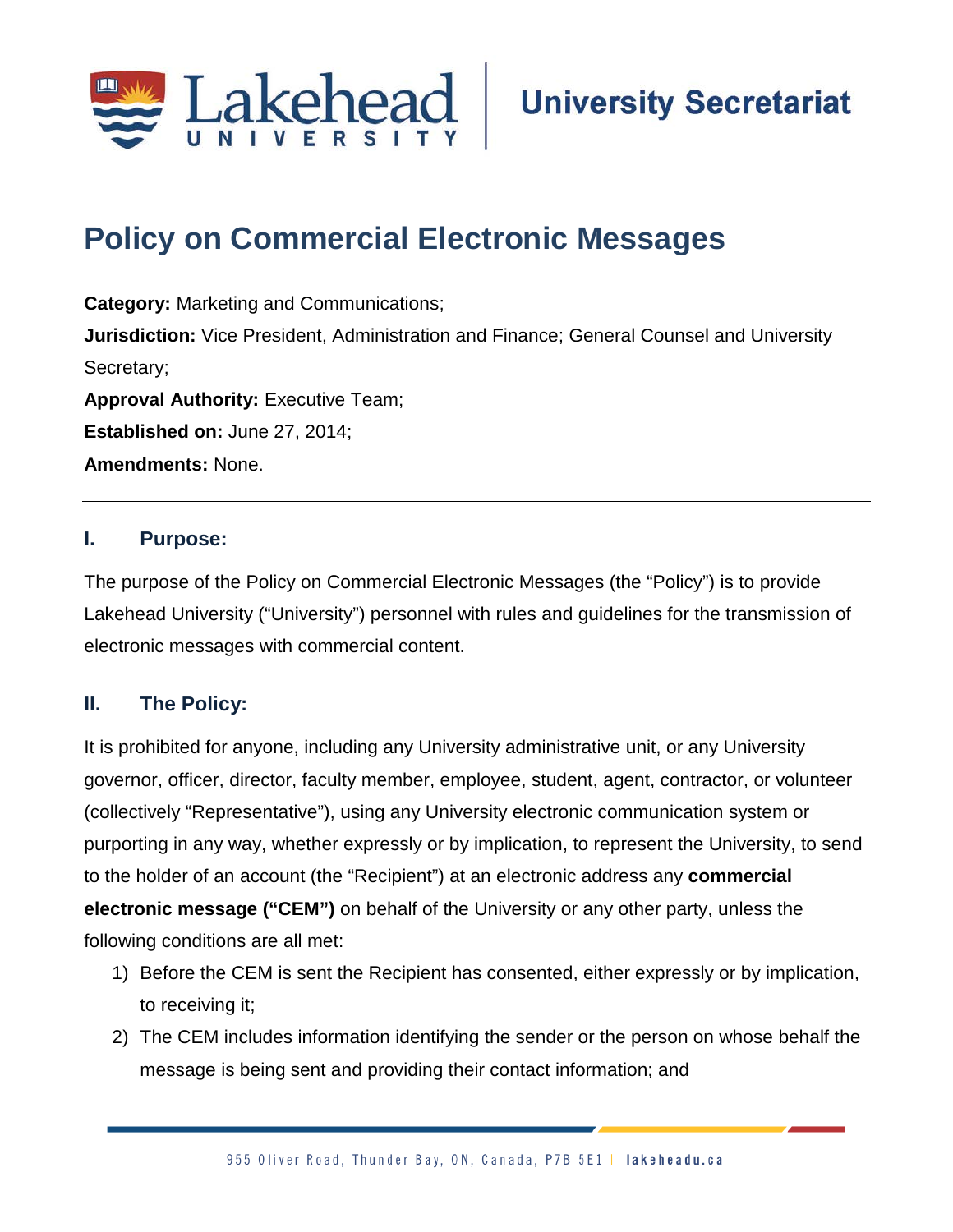3) The message includes a means ("Unsubscribe Mechanism") for the Recipient to indicate as simply as possible and at no cost to the Recipient, the wish no longer to receive a specified class of CEM's from the Representative or from the person on whose behalf the Representative sent the CEM.

For examples of wording meeting these CEM requirements, see Appendix A to this Policy.

### **III. Policy Details:**

- 1) *Definitions*:
	- a) **"CEM" ("Commercial Electronic Message") means an electronic message which has as one of its purposes to encourage the Recipient to participate in a commercial activity;**
	- b) "Commercial Activity" means any particular transaction, act or conduct or any regular course of conduct that is of a commercial character, whether or not the person who carries it out does so in the expectation of profit;
	- c) "Electronic Address" means an address for an electronic account to which an electronic message is directed, including but not limited to the address of any email account, social networking account, or cell phone.
	- d) "Electronic Message" means any message transmitted by electronic media, and includes without limitation emails, texts, Facebook messages, Twitter, Instagram, and other similar social networking messages;
- 2) Following is a non-exhaustive list of typical kinds of CEM's:
	- a) Electronic messages **any** of whose contents encourage purchase, rental, or lease of, or financial investment in, goods or services where the transaction is not necessary to or supportive of the University's education, research, and scholarship activities or the University's operations ancillary to those activities, such as messages promoting:
		- i. goods/services primarily to generate profit/general revenue for the University, not to offset costs or foster investment for carrying out or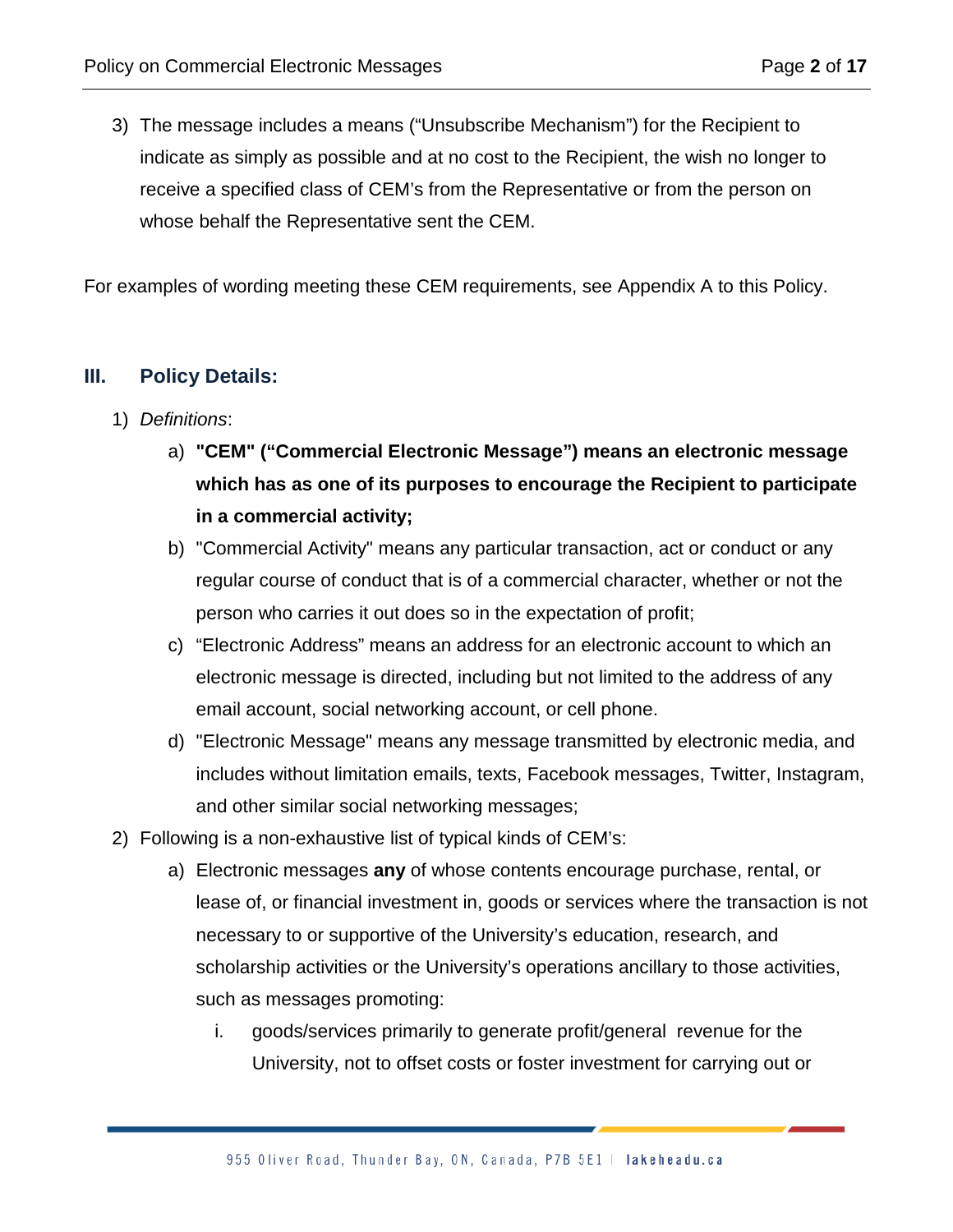satisfying the University's education, research, and/or scholarship purposes or needs;

- ii. concerts, plays and other social events for which entry fees will be charged beyond recouping costs for the University's education, research, scholarship, and/or related ancillary, activities;
- iii. products and services of the University Bookstores and Campus Tech that are not primarily related to the University's education, research, and scholarship activities;
- iv. on and off-campus accommodation and related services that are not intended primarily to assist individuals in carrying out work related to the University's education, research, and/or scholarship activities;
- v. promotions for use of Athletics facilities, for Athletics services, and for attendance at/participation in sporting events when the said use, services, attendance, and participation are not primarily related to the University's education, research, and/or scholarship purposes, and for which fees will be charged;
- vi. campus food services offered to individuals who are not staying in University residences in connection with University education/research/scholarship programs;
- vii. commercial products/services offered by Alumni Association affinity partners;
- viii. University, including graduation, memorabilia;
- ix. children's camps that do not have a substantial connection to the University's education, research, or scholarship mandates.
- b) An electronic message only part of which actually encourages participation in a commercial activity, such as a commercial advertisement in an otherwise purely informational electronic newsletter or Media Relations bulletin, is nevertheless deemed to be a CEM in toto. Whenever possible, therefore, Representatives should avoid sending messages with both commercial and non-commercial elements.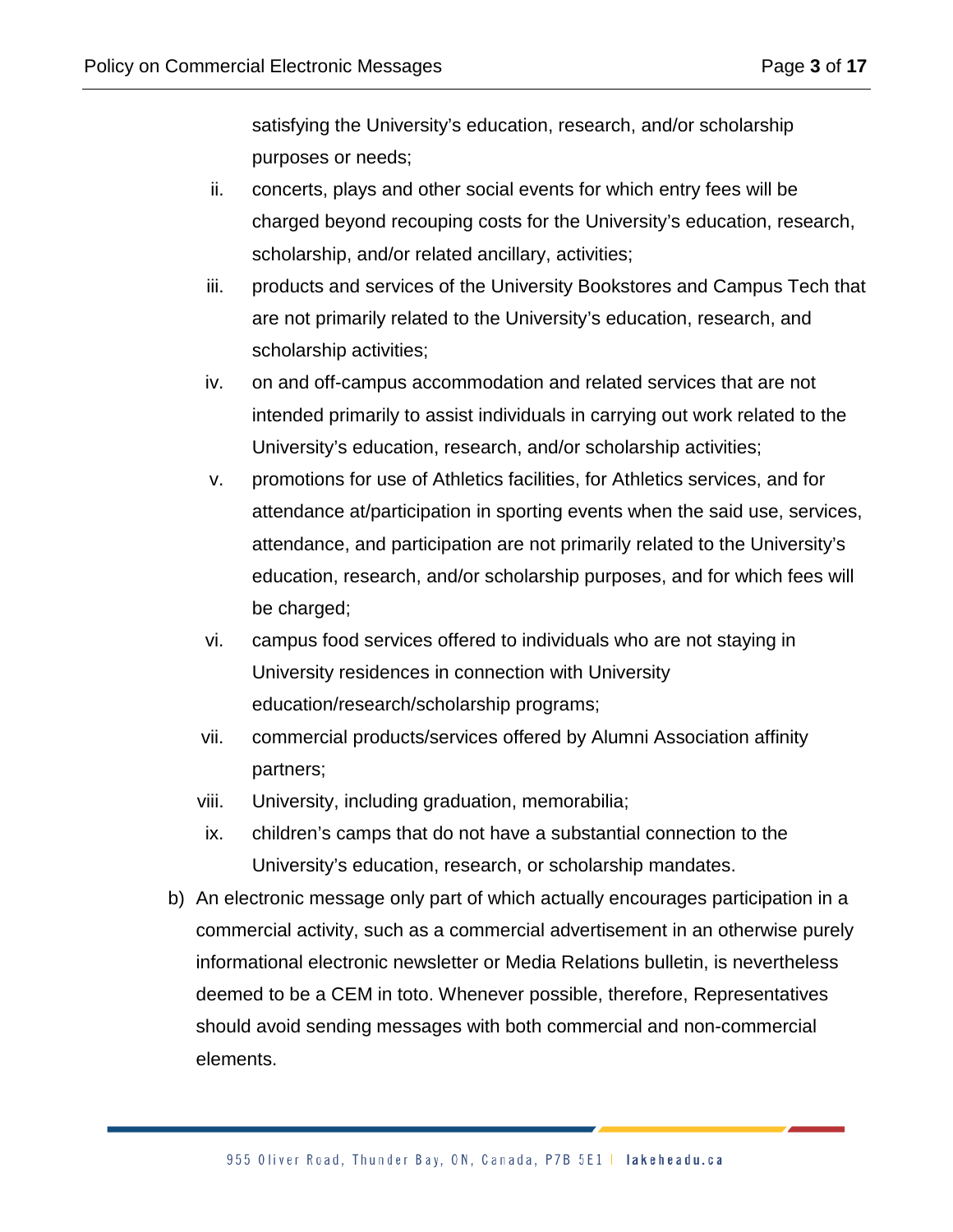c) An electronic message that does not itself encourage participation in commercial activity but nevertheless directs a Recipient to web-sites that do, is itself a CEM and bound by the rules relating to CEM's.

#### 3) **Consent**:

An unsolicited electronic message requesting a Recipient's consent to receiving CEM's is itself deemed to be a CEM – and, thus, in most cases, prohibited. The requirement to obtain prior consent referred to in section II. 1) above can, however, be met as follows:

- a) A Representative has the implied consent of the Recipient IF
	- i. the Representative has an existing business relationship with the Recipient, that is, a relationship arising from
		- 1. the Recipient's purchase or lease from the Representative of a product, goods, service, or interest in land, or bartering of the same between the two, no earlier than two (2) years prior to the Representative's proposed transmission of an electronic message to the Recipient, or
		- 2. the Recipient's acceptance of a business or investment opportunity offered by the Representative no earlier than two (2) years prior to the said proposed transmission, or
		- 3. a written contract between the Representative and Recipient concerning anything not included in sub-paragraphs 1 and 2 above – provided that the contract did not end earlier than two (2) years prior to the said proposed transaction; or
		- 4. an inquiry or application from the Recipient concerning a commercial activity, and made no earlier than six (6) months prior to the said proposed transmission;
		- or
	- ii. the Representative has an existing non-business relationship with the Recipient, that is, a relationship arising from
		- 1. a donation or gift made by the Recipient to the University no earlier than two (2) years prior to the Representative's proposed transmission of an electronic message to the Recipient, or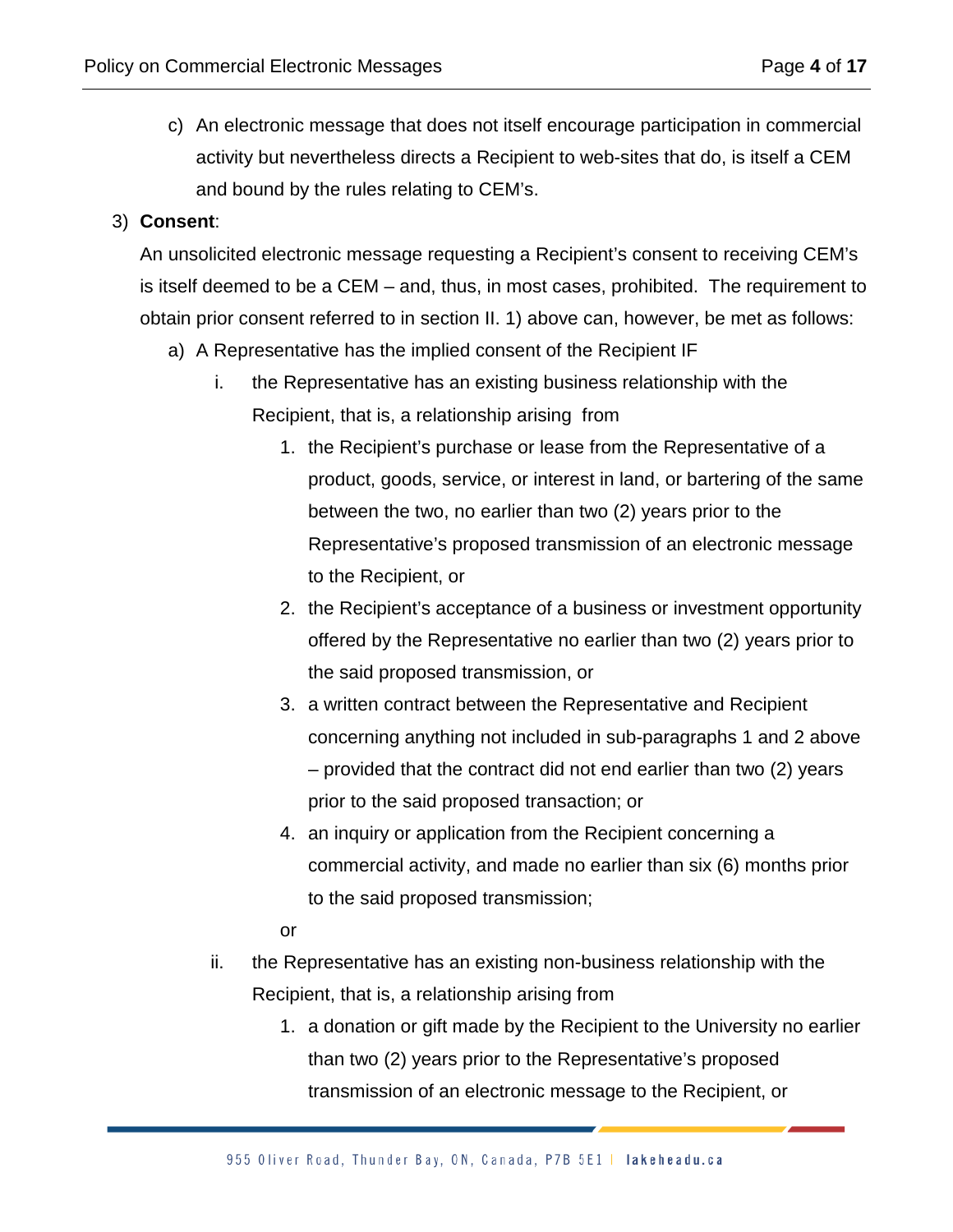- 2. volunteer work performed, or attendance at a meeting, by the Recipient no earlier than two (2) years prior to the said proposed transmission, or
- 3. the Recipient's membership in a University organization (e.g. Alumni Association) – provided that the membership did not end earlier than two (2) years prior to the said proposed transmission; or
- iii. the Recipient has, without qualification or restriction, provided the Representative with, or has conspicuously published, the Recipient's business contact information (for example, by business card) and the CEM sent by the Representative is relevant to the Recipient's business/duties.

In many cases implied consent expires after two years. Accordingly, prior to termination, the Representative must request and the Recipient must grant express consent.

If a Representative has any doubt about whether or not they have a Recipient's implied consent, the Representative should proceed as though they have no Recipient consent at all.

- b) Representative can receive a prospective Recipient's **express consent** to transmission of a CEM **only** if
	- i. The following means of communication are used:
		- 1. in cases where the Representative has the Recipient's implied consent to receive CEM's, the Representative sends the Recipient, in any medium, a request for express consent for CEM transmission and the Recipient favourably replies, again in any medium, either orally or in writing (since oral consent can be difficult to prove, it is always better to obtain the Recipient's consent in writing). The Recipient's clicking on a button or icon in the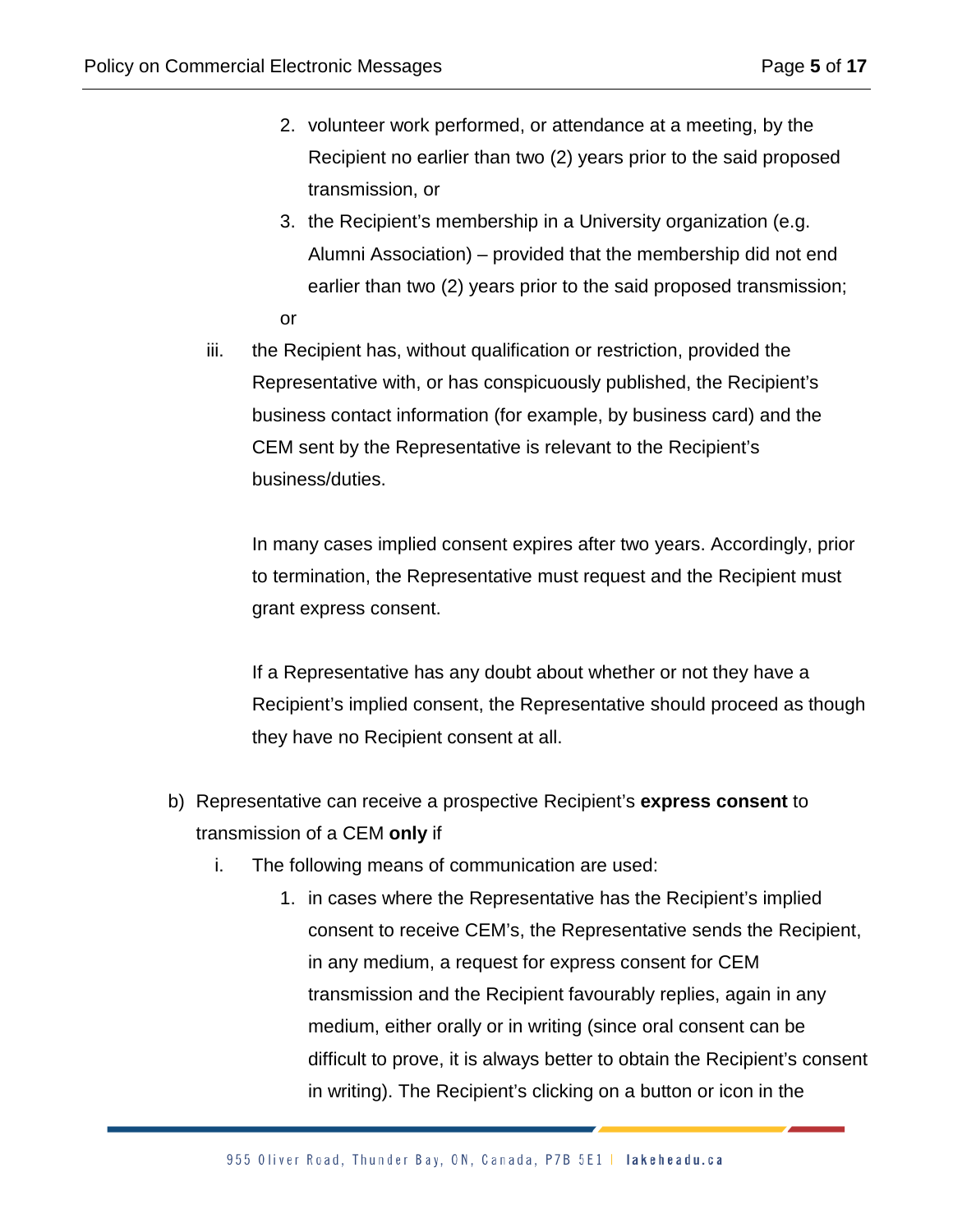Representative's request, when the button or icon indicates consent, also constitutes express consent;

- 2. in cases where the Representative does not have the Recipient's implied consent to receive CEM's, the Representative sends a nonelectronic, written or oral request, or a request via facsimile or via telephone or voice mail, to the Recipient to which the Recipient responds favourably, again either orally or in writing in any medium;
- 3. the Representative receives from the Recipient in any medium a request for, or confirmation of interest in receiving, information that the Representative wishes to convey in CEM's; OR
- 4. at a Representative web-site the Recipient enters information into a web-form or otherwise expressly indicates consent to receive information in electronic format from the Representative.

And if

- ii. The communication or information to which the Recipient responds in giving express consent to be contacted by the Representative has all of the following elements:
	- 1. identification of the Representative's legal authority for collecting personal information from the Recipient (for example, the Lakehead University Act, found at

[https://www.lakeheadu.ca/about/sg/secretariat/university-act\)](https://www.lakeheadu.ca/about/sg/secretariat/university-act);

- 2. indication of the specific purpose(s) for which the Recipient's consent is being sought;
- 3. the name and contact information including mailing address and business telephone number, as well as (optionally) email address and/or web address - of the individual/unit seeking the Recipient's consent; and
- 4. a statement indicating that the person whose consent is sought can withdraw their consent.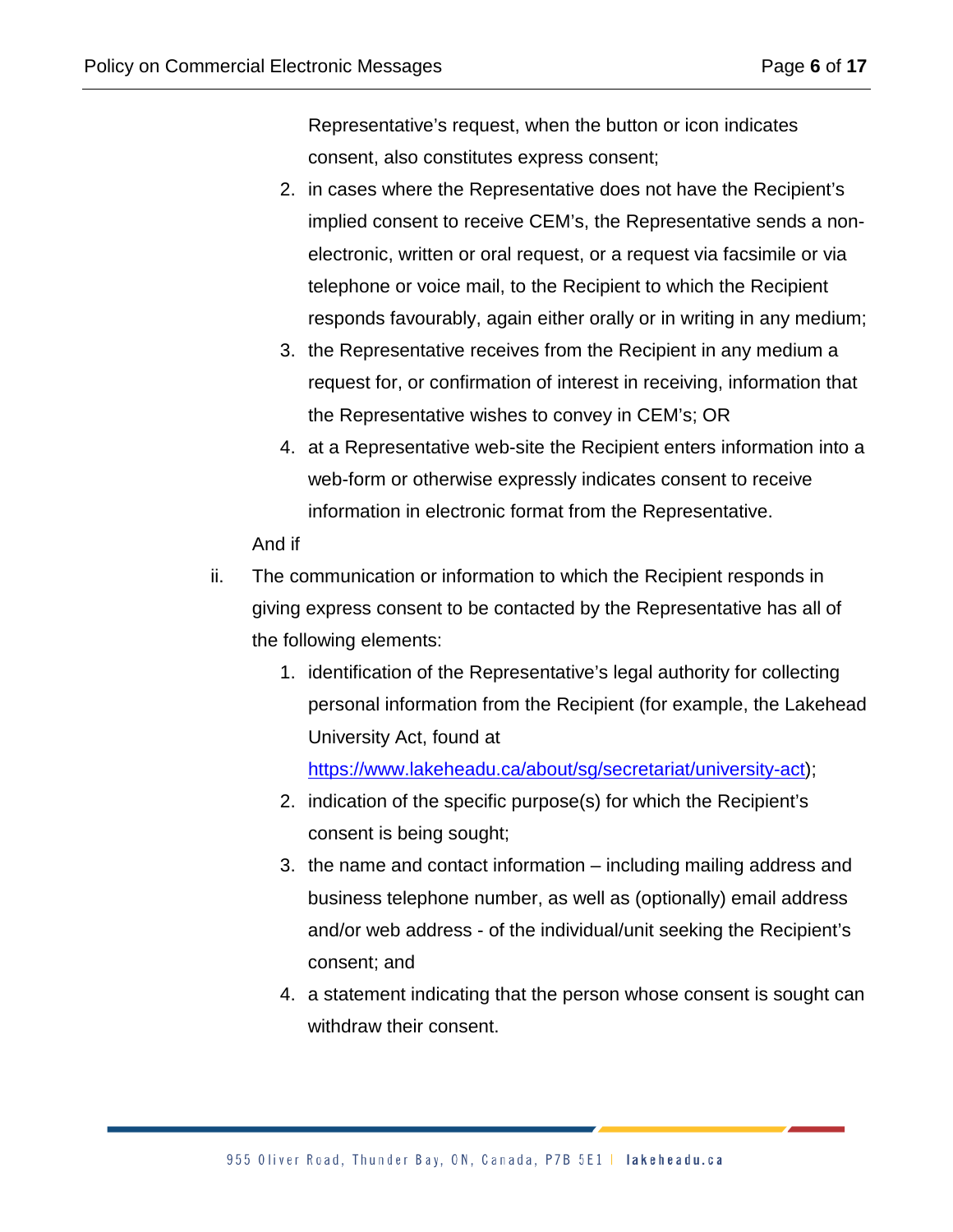Once express consent has been obtained it remains in force until such time as the Recipient chooses to unsubscribe.

If a Representative has any doubt that they have a Recipient's express consent, they should proceed as though they don't have it.

For examples of wording for requests for express consent to send CEM's, see Appendix A to this Policy.

- c) The CEM consent requirement **is waived for the first, and only the first, CEM IF** the Representative has an existing *business, non-business, family, or personal relationship* with a third party (-ies), who also has at least one of these relationships with the Recipient, and IF
	- i. the third party (-ies) has given the Representative a referral to the Recipient;
	- ii. in the CEM to the Recipient the Representative discloses the full name of the third party (-ies) who made the referral;
	- iii. in the CEM the Representative states that the message is sent as a result of the referral; and
	- iv. the CEM includes an Unsubscribe Mechanism.

Before sending additional CEM's in such cases the Representative must have either the implied or express consent of the Recipient.

- 4) Unsubscribe Mechanism:
	- a) A Representative's CEM must include express instruction to the Recipient on the following unsubscribe methods:
		- i. In an email:
			- 1. replying directly to the email, or
			- 2. clicking on a button or icon which will automatically unsubscribe the Recipient, or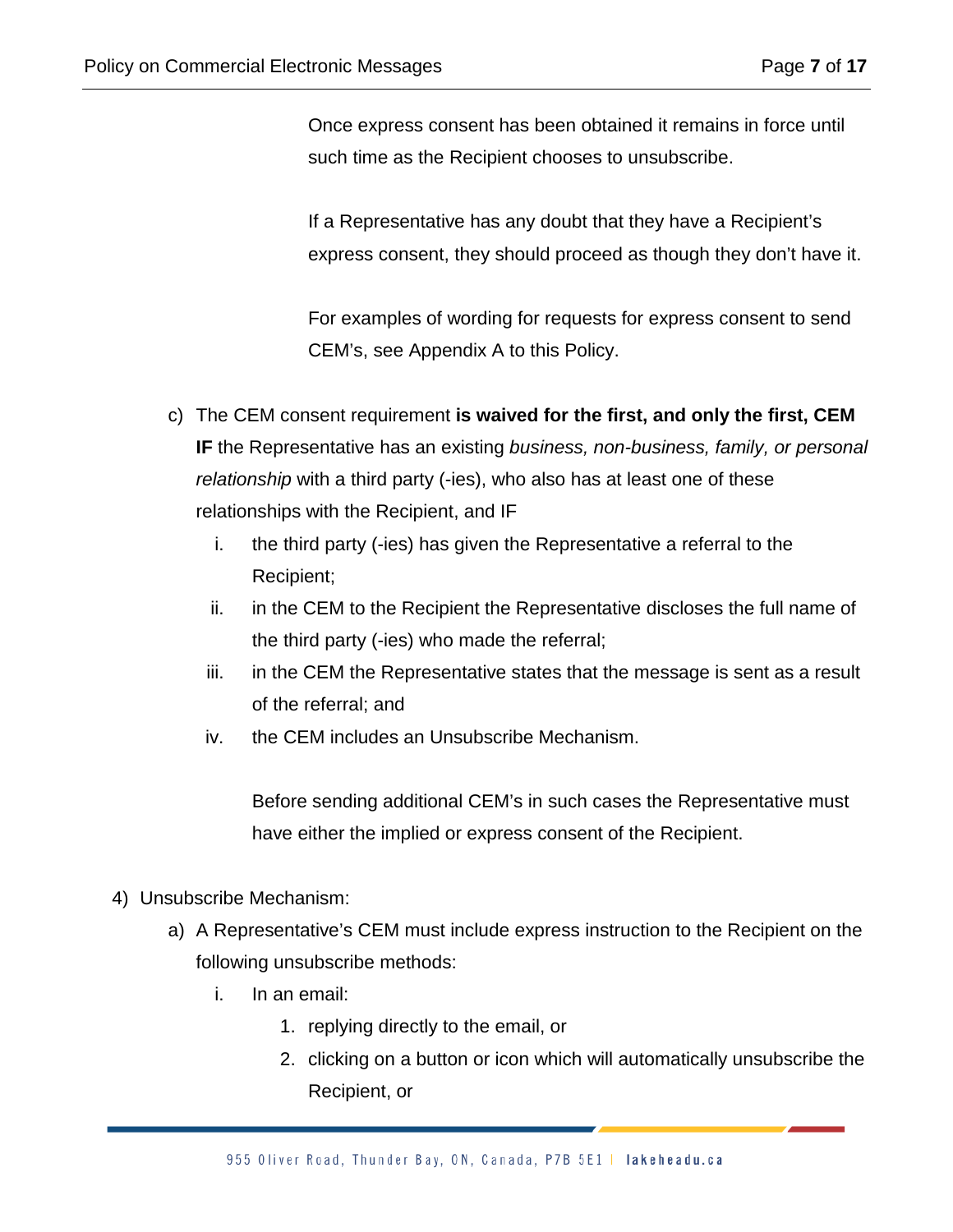- 3. clicking on a link that will take the Recipient to a web page where s/he can unsubscribe;
- ii. With respect to all other media through which CEM's can be sent, using the easiest and most natural method for unsubscribing; for example,
	- 1. in the case of an electronic text message, replying to the message with "STOP";
	- 2. in the case of Twitter, blocking the Representative;
	- 3. in the case of Facebook and other social media, leaving the group;

**AND**, in every one of these **non-email** cases, **also** providing (unless the transmission medium has message size restrictions – see paragraph 5 below)

- 4. an electronic (e.g. email) address to which the Recipient can send their wish to unsubscribe, **or**
- 5. a link to a web page where the Recipient can unsubscribe.
- b) The Unsubscribe Mechanism identified in a CEM must be valid and effective for at least 60 days after the Representative has sent the CEM.
- c) If a Recipient activates the Unsubscribe Mechanism, the Representative who sent the CEM must ensure that the Recipient's choice is given effect no later than 10 business days after the choice was indicated.

Examples of unsubscribe mechanisms are shown in Appendix A to this Policy.

#### 5) **CEM's in Media with Message Size Restrictions**:

Some electronic media (e.g. for SMS text messages) have message size restrictions that make it impracticable to include the required CEM elements in the body of a CEM. In such cases it is permissible to substitute for this extra content a hyperlink to a webpage containing the required information, so long as the web-page is readily accessible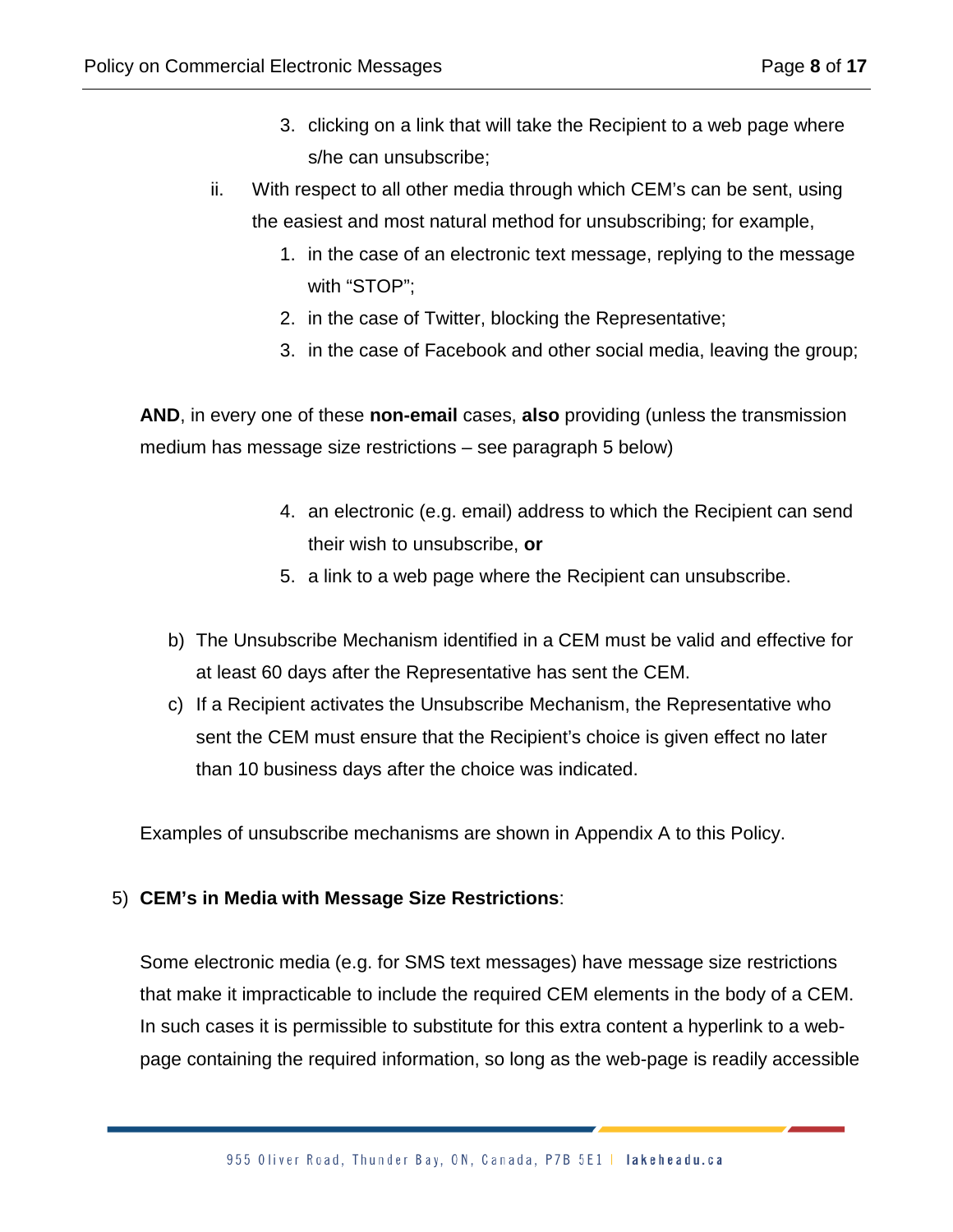at no cost to the Recipient AND the hyperlink is clearly and prominently set out in the CEM.

6) **CEM Registry**:

Every Representative who sends CEM's shall keep among their permanent records a registry identifying:

- a) all referrals from authorized third parties (see paragraph III(3)(c) above);
- b) all consents (either implied or express), including the basis for the consent and any evidence to support the consent (e.g. copy of business card and date business card received, copy of website containing individual's information and date website accessed, etc.); and
- c) all requests to unsubscribe including the date the request was received.

# **IV. Exclusions from the Policy:**

- 1) University electronic communications which are NOT regulated by this Policy include, but are not limited to:
	- a) Any message that is not a CEM (i.e. that does not have as its purpose, or one of its purposes, to encourage participation in a commercial activity).
		- i. As a general rule, the University's education, research, and scholarship activities, and the University's operations ancillary to those activities, are NOT commercial activities, so messages concerning these activities and operations, even if they refer to prices or fees, may not be CEM's. Special circumstance and purpose may, however, give messages related to these activities and/or operations a commercial character, so each such message should be carefully scrutinized before it is categorized as a non-CEM.
		- ii. One factor to take into account in ascertaining whether a particular message is a CEM or not is the fundamental character of the transaction encouraged in the message. Would an external, impartial observer interpret the transaction as presented in the message, even if it refers to prices or fees, as primarily intended to realize a core University purpose or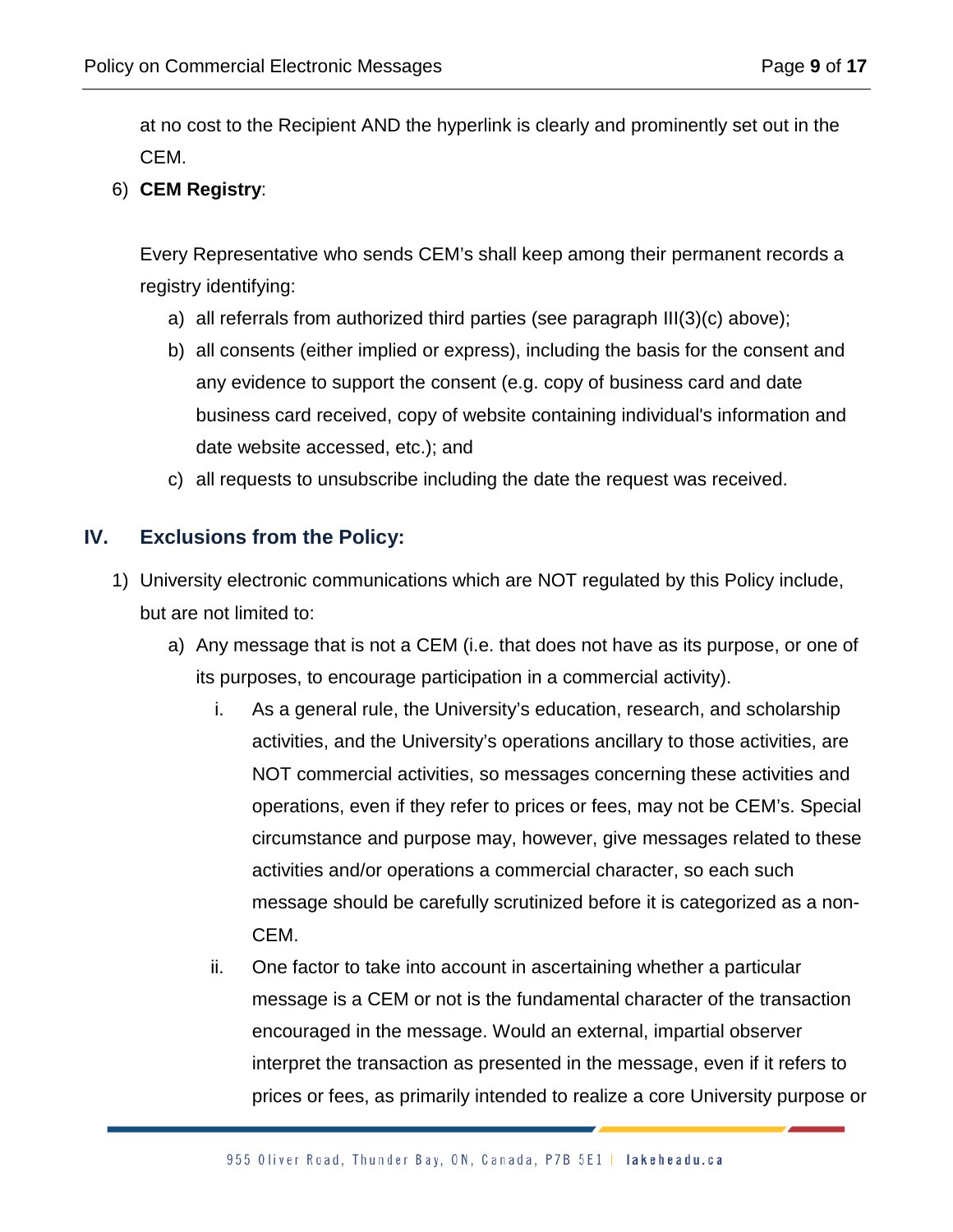as having primarily a commercial character? If the character of the transaction aligns more with the former than the latter, then the message in which it is borne should be deemed prima facie not to be a CEM. If there is doubt about the issue, however, then the default decision should always be that the message is a CEM.

- b) Communications providing necessary or helpful information to individuals about their rights and obligations with respect to all aspects of the University's activities and operations that they have contracted for, including but not limited to
	- i. Information on University services, policies, regulations, and fees, relating to programs of students who have applied for admission or been admitted to, or been registered in, those programs;
	- ii. Information provided to students by the Offices of Financial Services and Student Awards and Financial Aid concerning their fees and accounts as well as financial awards and aid available to them in their programs;
	- iii. Information supplied by the University Bookstores and other University retail outlets to students and faculty on the required or recommended textbooks, course packs, and other materials for courses for which the students are registered and which the faculty are scheduled to teach;
	- iv. Information provided by the University Libraries and the Department of Athletics to patrons concerning fees and fines;
	- v. Information on fees, account balances, services available, and fines provided by Residence Services, Conference Services, and the University's food service providers to their clients;
	- vi. Information concerning fees and fines relating to parking and other services supplied by Security Services;
	- vii. Information relating to fees and fines provided to students who have been sanctioned by the University for misconduct or who have entered the University's appeal system;
	- viii. Information relating to payment and/or collection of unpaid fees and fines;
- c) Any message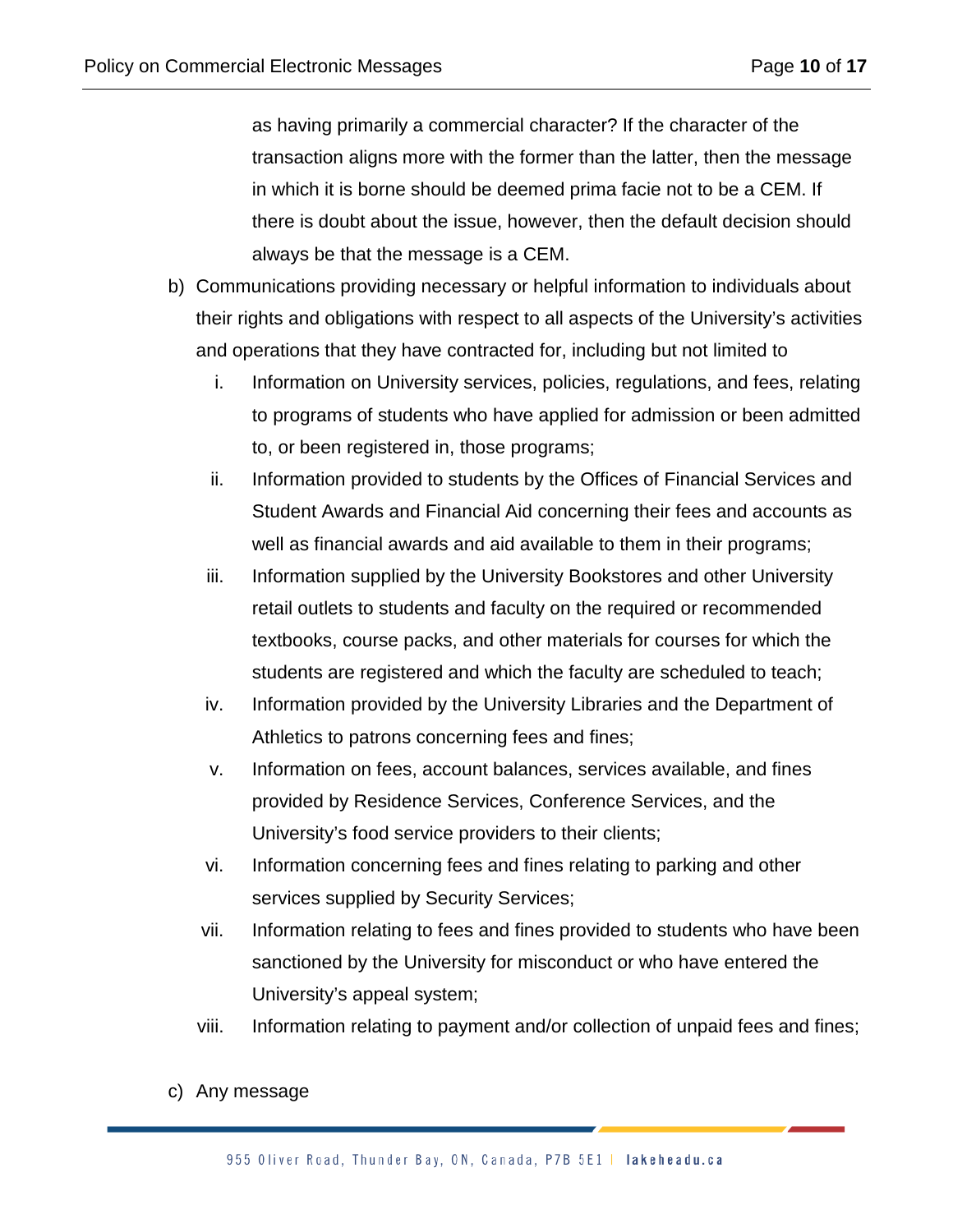- i) that provides additional information and/or clarification about any aspect of a pre-existing commercial relationship or activity, or
- ii) that completes a transaction involving a commercial activity which is already underway;
- d) Any message that a Representative sends in response to a request, inquiry or complaint or that is otherwise solicited by an individual or entity – provided that the message contents are restricted to the question/concern of that individual or entity;
- e) Any message sent by a Representative to another Representative concerning any aspect of the University's operations;
- f) Any message sent by a Representative to an employee, representative, consultant or franchisee of another organization, with which the University has a relationship, concerning any aspect of that organization's operations;
- g) Any message that a Representative sends to a person who is engaged in a commercial activity and that consists solely of an inquiry or application related to that activity;
- h) Any message that is sent by or on behalf of a Representative to an individual with whom the Representative has a personal or close family relationship;
- i) Any message which has as its primary purpose raising funds for the University or any of its operations, or for any registered charity as defined in subsection 248(1) of the Income Tax Act;
- j) Any message related to University business where that message is posted on the University's myInfo, Desire2Learn, or other University limited-access secure and confidential account;
- k) Any message that is
	- i. in whole or in part, an interactive two-way voice communication between individuals;
	- ii. sent by means of a facsimile to a telephone account; or
	- iii. a voice recording sent to a telephone account;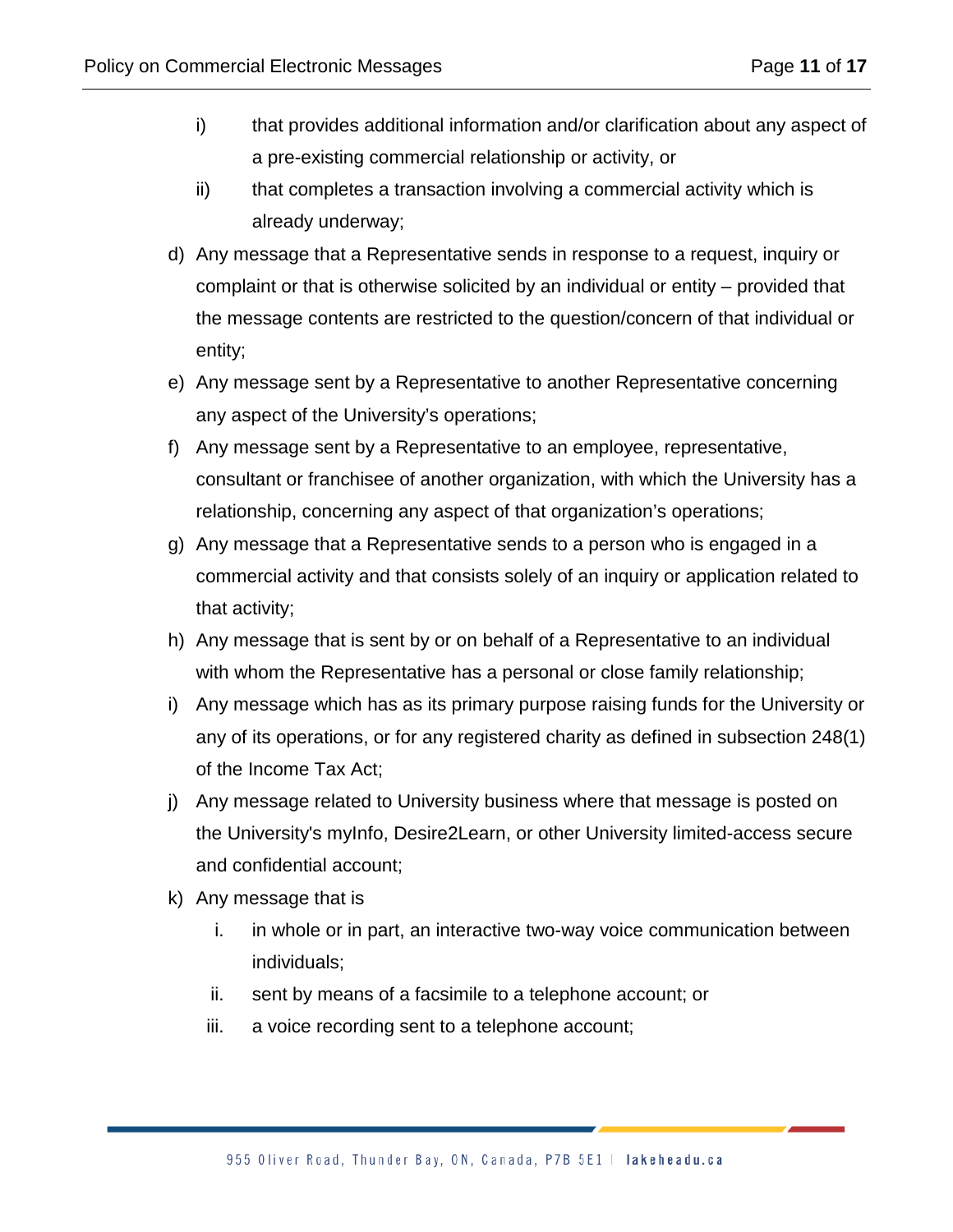2) Web-sites and web-pages promoting the University and/or its products and services are not CEM's – but can provide mechanisms to allow Recipients to give consent for, or to unsubscribe from, CEM's (see Appendix A to this Policy).

#### **V. Questions:**

Questions concerning any aspect of this Policy and its application should be directed to the Director of Risk Management and Access to Information.

#### **VI. Review:**

The Vice-President (Administration and Finance) will review this policy within two years and recommend any changes deemed necessary to the Priorities and Planning Group.

# **APPENDIX A**

#### **Examples of Model Language for Communications Associated with CEM's**

Note: The actual text examples below are shown in quotations within boxes;

In these examples, square brackets [ ..... ] enclose instructions or options not part of the actual text.

# **1) Required CEM Elements When a Representative Has a Recipient's Consent (Implied or Express):**

Every CEM must have the following elements incorporated into it:

- a) information identifying the Representative or the person on whose behalf the message is being sent and providing their contact information; and
- b) a means ("Unsubscribe Mechanism") for the Recipient to indicate the wish no longer to receive a specified class of CEM's from the Representative or from the person on whose behalf the Representative sent the CEM.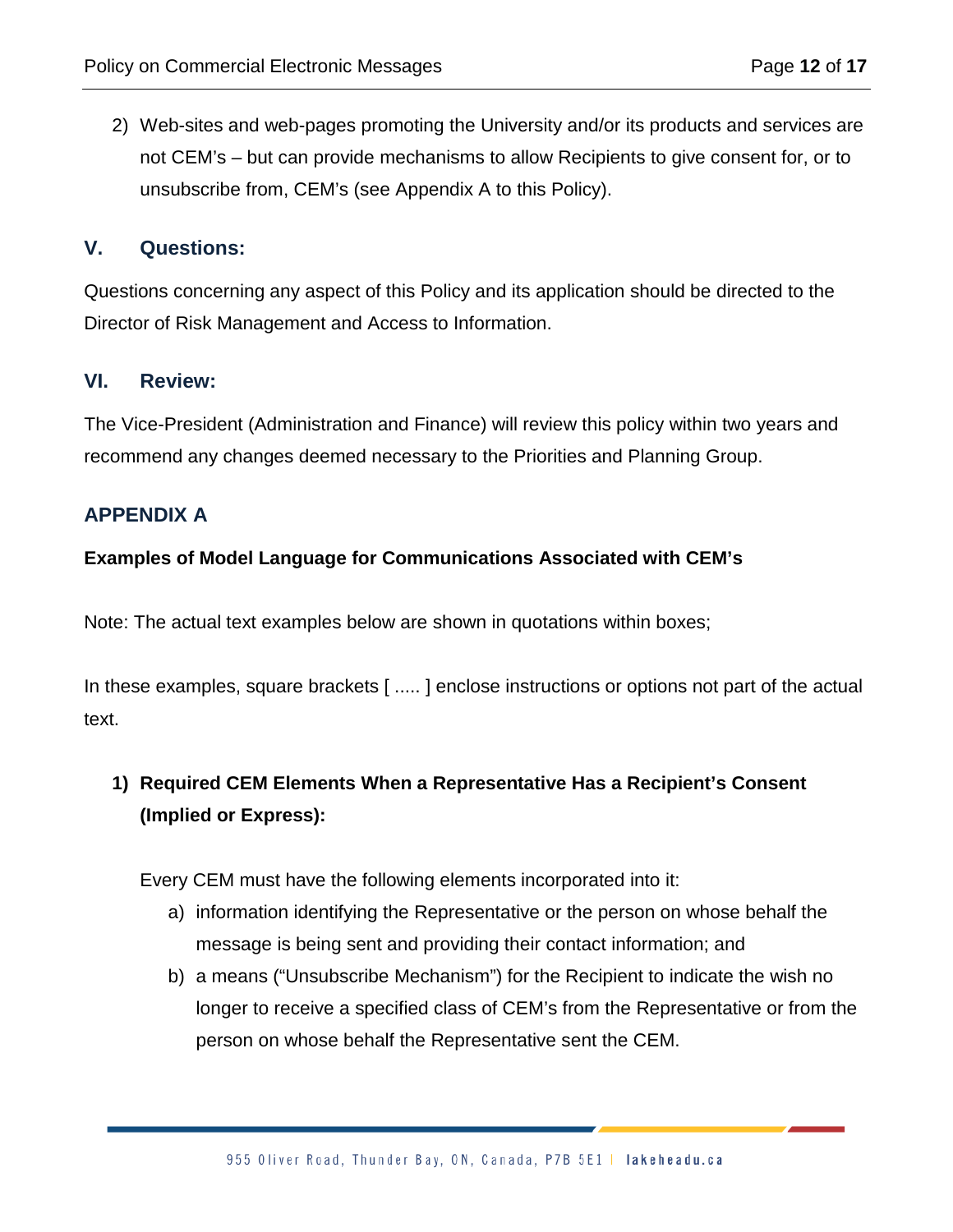Accordingly, if the required identification and contact information is not present elsewhere in the CEM, something like the following formulas should be appended (**NB**: the Recipient's consent, implied or express, must be in hand before transmission of any CEM):

**Example 1:** in an email CEM, unsubscribe by link to web-page:

"This message is sent by: [name of unit or individual sending the CEM, plus address and telephone number]. If you do not wish to receive further updates or information on [specify, **as narrowly as possible**, the subject of the CEM] please click **here** [with link to unsubscribe web-page] to unsubscribe."

The unsubscribe web-page must have a simple, one-step method for unsubscribing - e.g. by clicking on a labelled button or icon beside a statement like: "I no longer wish to receive communications concerning [CEM subject, as specified in the original CEM]."

**Example 2:** in an email CEM, unsubscribe by button or icon:

"This message is sent by: [name of unit or individual sending the CEM, plus address and telephone number]. If you no do not wish to receive further updates or information on [specify, as narrowly as possible, the subject of the CEM] please click the "unsubscribe" button" [button should be placed right next to text].

This form of unsubscription is immediate, with no need for the Recipient to take additional steps – but the Representative must, of course, have the means to identify the Recipient and record the "click".

**Example 3**: in an email CEM, unsubscribe by email: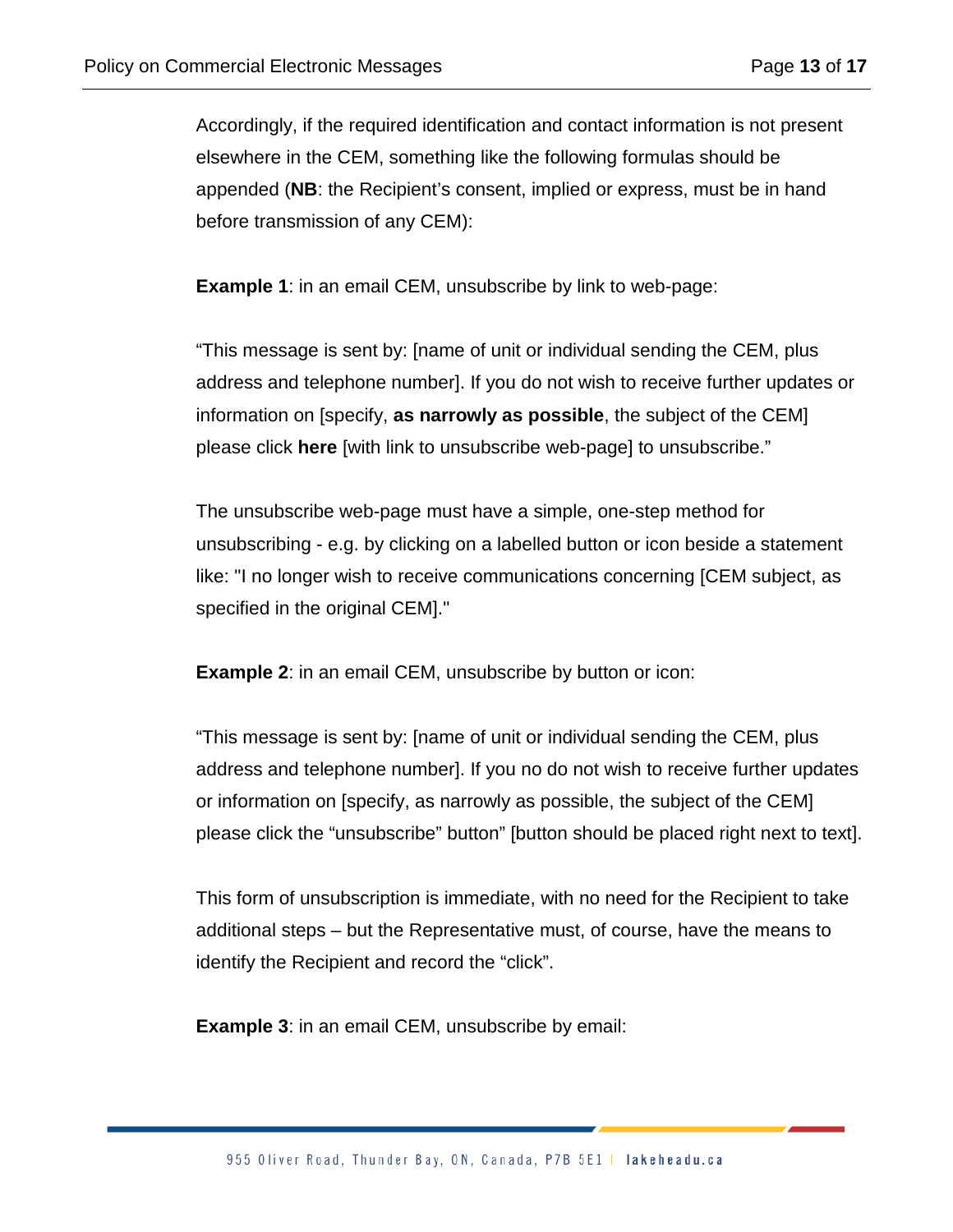"This message is sent by: [name of unit or individual sending the CEM, plus address and telephone number]. If you do not wish to receive further updates or information on [specify, as narrowly as possible, the subject of the CEM], please forward this email to [specify unsubscribe address]@lakeheadu.ca (no comment is necessary) and, upon receipt of the email, we will cease to send you electronic messages on this subject."

**Example 4**: in a text CEM, unsubscribe by link to web-page (ensure that the web-page has all the required CEM elements; see Policy section III. 5) above

"Text STOP or click [web address] to unsubscribe."

2) Obtaining Consent When No Prior Consent Exists:

When **no** Recipient's consent is in place, attempts to obtain consent may be made only (with one narrow exception; see section III. 3) c) of the Policy) by non-electronic, written or oral request, or a request via facsimile or via telephone or voice mail, and must have something like the following forms:

**Example 1:** Where a Representative contacts a Recipient whose consent is to be given by telephone, text, and/or email:

"We [or I], [identify unit or individual(s)], have information [and/or updates] concerning [specify as narrowly as possible the subject matter that you wish to communicate to the Recipient] which we [or I] think would be of interest and advantage to you. If you would like to receive this information, please contact us or me] at: [give telephone number and/or text and/or email address, plus postal address] and we [or I] will directly reply. Personal information you provide us [or me] will be collected under the authority of the Lakehead University Act and will be kept confidential. You may unsubscribe at any time."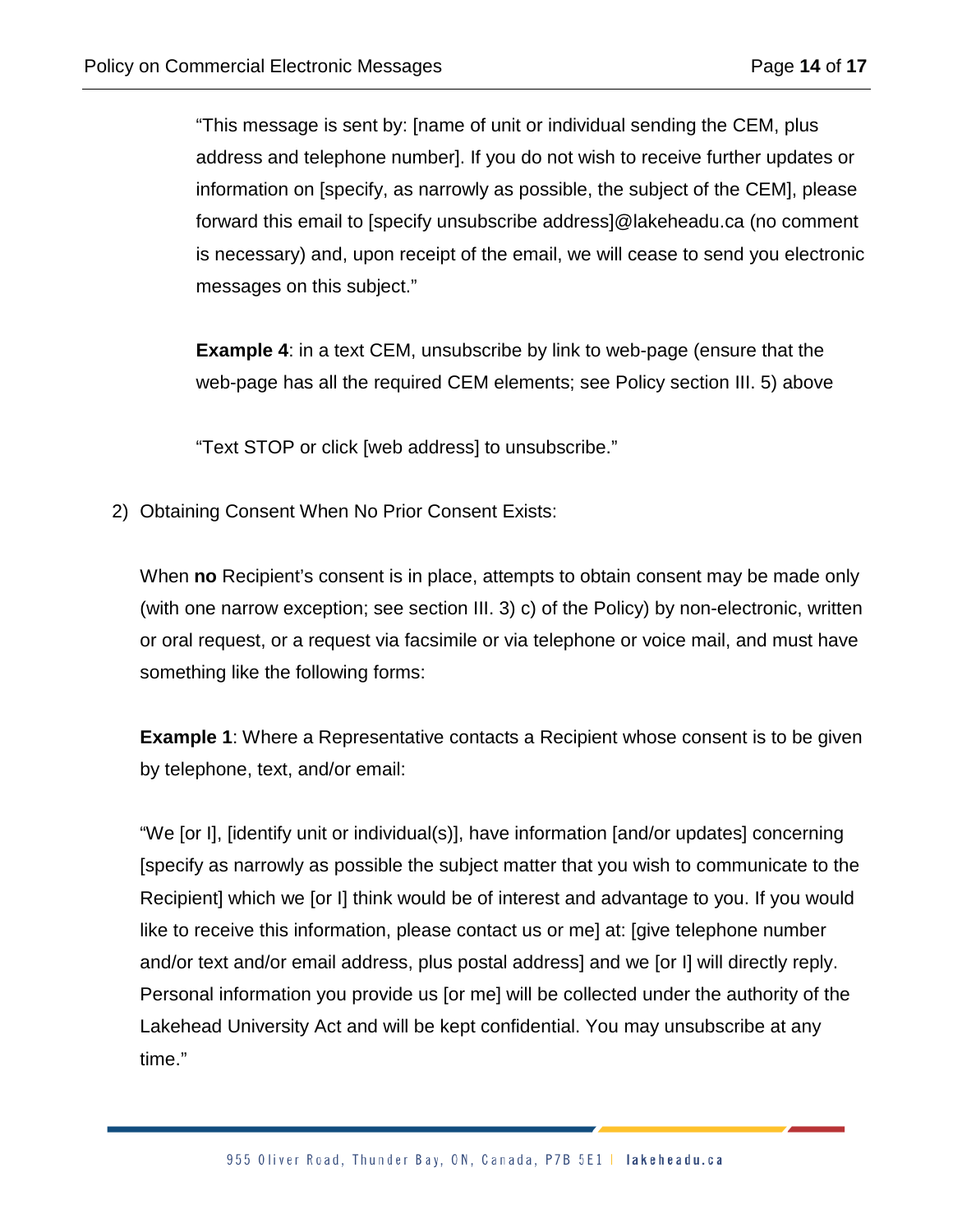**Example 2:** Where a Recipient's consent is to be given on a web-site or in completion of a web form:

"We [or I], [identify unit or individual(s)], have information [and/or updates] concerning [indicate as specifically as possible the subject matter that you wish to communicate to the Recipient] which we [or I] think would be of interest and advantage to you. If you would like to receive this information, please indicate your interest at [give web address] and we [or I] will directly reply. Personal information you provide us [or me] will be collected under the authority of the Lakehead University Act and will be kept confidential. You may unsubscribe at any time."

Provision should then be made at the web-site or web form for the Recipient to give consent.

#### 3) **Obtaining Express Consent When Implied Consent Is in Place**:

**Example 1**: Where a Representative contacts a Recipient whose express consent is to be given by telephone, text, and/or email:

"[Identify unit or individual(s)] is [or am] pleased, and would like to continue, to send you information [and/or updates] concerning [specify as narrowly as possible the subject matter that you wish to communicate to the Recipient]. To ensure that this service to you remains uninterrupted, we [or I] request [or Name requests] that you give your express consent for us [or me/him/her/them] to continue to send you electronic communications on this subject by so informing us [or me/him/her/them] at [give telephone number and/or text and/or email address, plus postal address]. Personal information you provide us [or me/him/her/them] will be collected under the authority of the Lakehead University Act and will be kept confidential. You may withdraw your consent at any time by unsubscribing."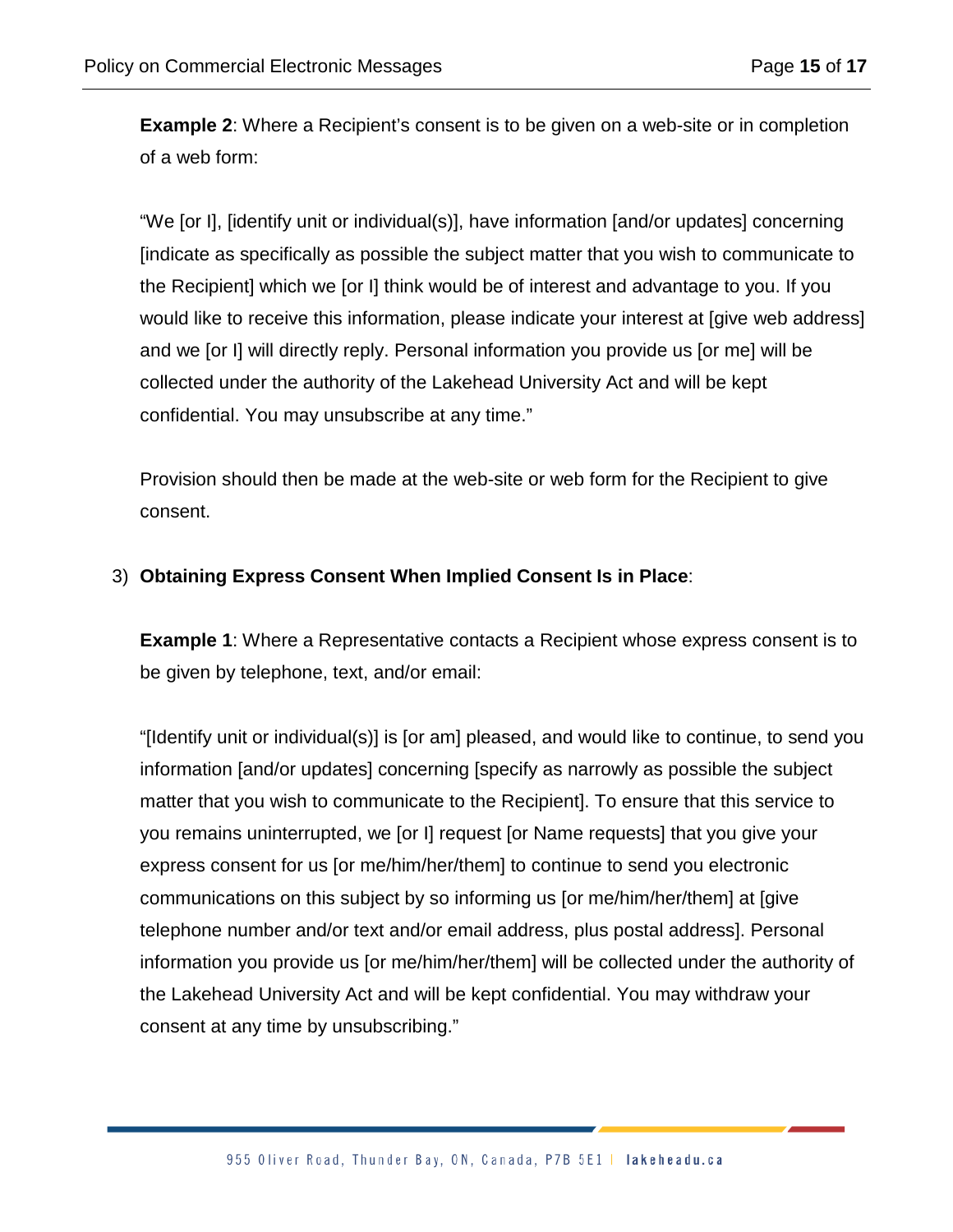**Example 2**: Where a Recipient's express consent is to be given on a web-site or in completion of a web form:

"[Identify unit or individual(s)] is [or am] pleased, and would like to continue, to send you information [and/or updates] concerning [specify as narrowly as possible the subject matter that you wish to communicate to the Recipient]. To ensure that this service to you remains uninterrupted, we [or I] request [or Name requests] that you give your express consent at [give web address] for us [or me/him/her/them] to continue to send you electronic communications on this subject. Personal information you provide us [or me/him/her/them] will be collected under the authority of the Lakehead University Act and will be kept confidential. You may withdraw your consent at any time by unsubscribing."

**Example 3:** Where a Recipient's express consent is to be given by clicking on a button or icon in the Representative's request to the Recipient:

"[Identify unit or individual(s)] is [or am] pleased, and would like to continue, to send you information [and/or updates] concerning [specify as narrowly as possible the subject matter that you wish to communicate to the Recipient]. To ensure that this service to you remains uninterrupted, we [or I] request [or Name requests] that, by clicking "I Agree" [or "I Consent"] below, you give your express consent for us [or me/him/her/them] to continue to send you electronic communications on this subject.

[Button/Icon: I AGREE (or I CONSENT)]

Personal information you provide us [or me/him/her/them] will be collected under the authority of the *Lakehead University Act* and will be kept confidential. You may withdraw your consent at any time by unsubscribing."